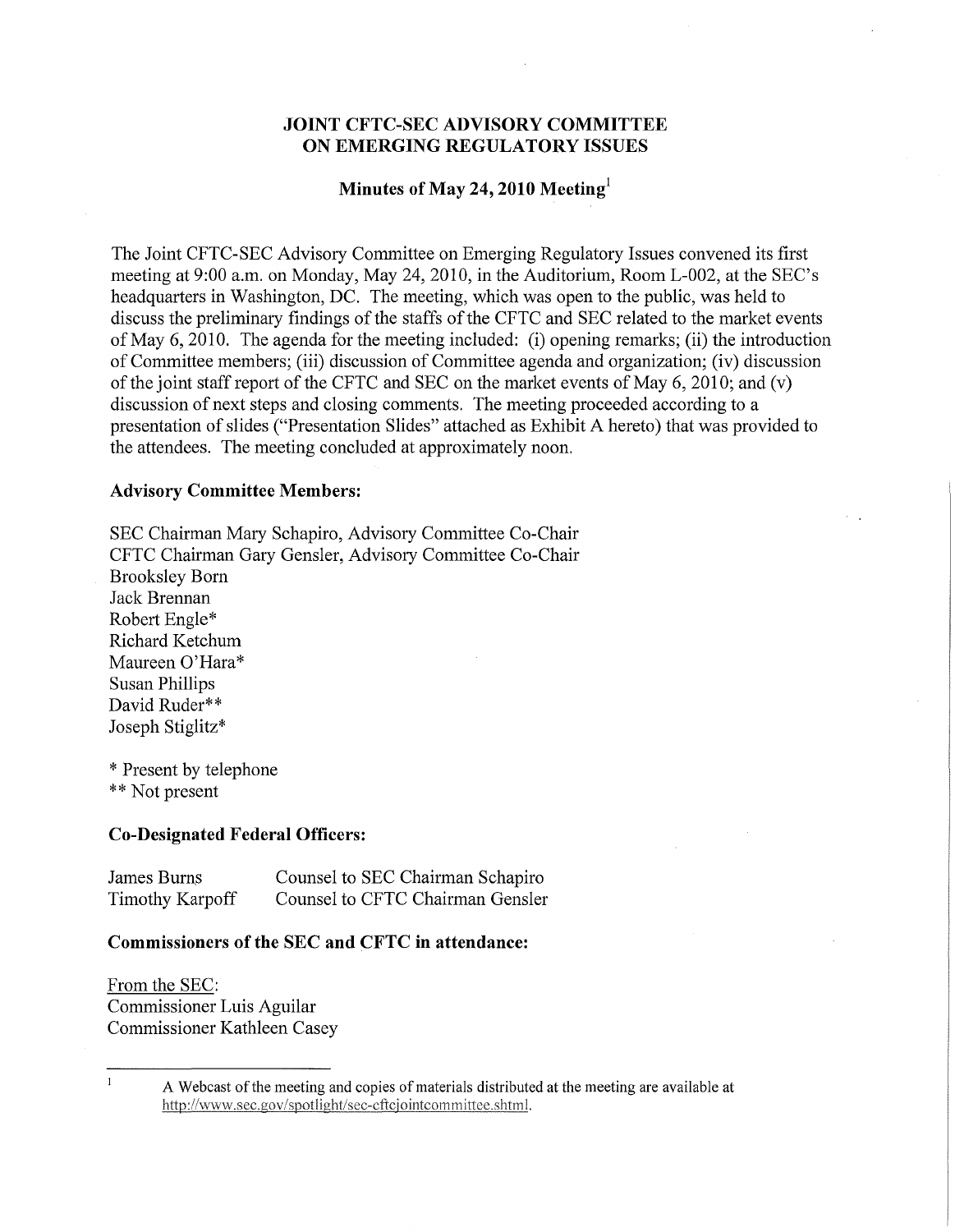Commissioner Troy Paredes Commissioner Elisse Walter

From the CFTC: Commissioner Bart Chilton Commissioner Michael Dunn Commissioner Scott 0'Malia Commissioner Jill Sommers

# SEC **and CFTC Staff Presenters:**

| From the SEC:    |                                                                          |
|------------------|--------------------------------------------------------------------------|
| Robert Cook      | Director, Division of Trading and Markets                                |
| David Shillman   | Associate Director, Division of Trading and Markets                      |
| Gregg Berman     | Co-Deputy Director, Division of Risk, Strategy, and Financial Innovation |
| Jonathan Sokobin | Co-Deputy Director, Division of Risk, Strategy, and Financial Innovation |
| $P = 1$ $QPTTQ$  |                                                                          |

| From the CFTC:   |                                                               |
|------------------|---------------------------------------------------------------|
| Steve Sherrod    | Acting Director of Surveillance, Division of Market Oversight |
| Richard Shilts   | Director, Division of Market Oversight                        |
| Andrei Kirilenko | Senior Financial Economist                                    |

# SEC **and CFTC Staff in Attendance:**

| From the SEC:     |                                                         |
|-------------------|---------------------------------------------------------|
| James Brigagliano | Deputy Director, Division of Trading and Markets        |
| David Hsu         | Senior Special Counsel, Division of Trading and Markets |
| Ronesha Butler    | Special Counsel, Division of Trading and Markets        |
| Edward Cho        | Special Counsel, Division of Trading and Markets        |
| From the CFTC:    |                                                         |
| Cyrus Amir-Mokri  | Senior Counsel to Chairman Gensler                      |

# **I. OPENING REMARKS AND INTRODUCTION OF COMMITTEE MEMBERS**

Chairman Schapiro opened the meeting by welcoming the members of the Advisory Committee, Commissioners and staff of the SEC and CFTC, and guests in attendance for the first meeting of the Joint CFTC-SEC Advisory Committee on Emerging Regulatory Issues. Chairman Gensler also offered his welcome and thanks to those in attendance and, after acknowledging his fellow CFTC Commissioners, provided opening remarks. Chairman Schapiro also acknowledged her fellow SEC Commissioners and, together with Chairman Gensler, introduced each of the members of the Advisory Committee. Chairman Schapiro next provided her opening remarks, after which she turned the meeting over to the staffs of the CFTC and SEC to present their preliminary findings regarding the market events of May 6, 2010.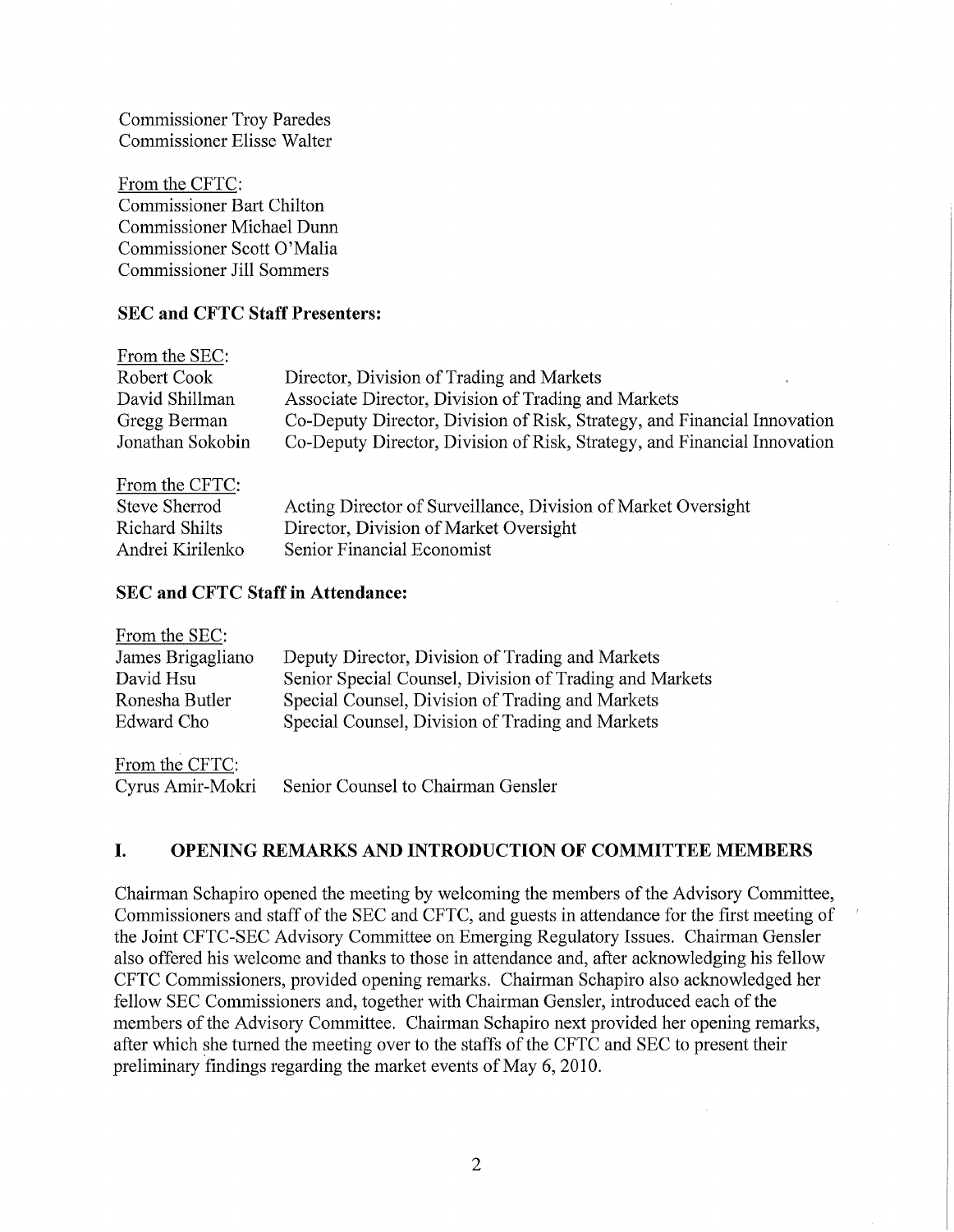# **II. PRESENTATION BY SEC AND CFTC STAFF ON PRELIMINARY FINDINGS REGARDING THE MARKET EVENTS OF MAY 6, 2010**

#### A. SEC Staff Presentation of Preliminary Findings

*Introductory Remarks.* Robert Cook and Steve Sherrod introduced their fellow presenters from the SEC and the CFTC. Mr. Cook provided an overview of the meeting's agenda and noted that: (a) the investigation into the events of May 6 is still ongoing, and (b) the joint report was only able to reflect preliminary findings, given the enormity of data that still needs to be compiled and reviewed from multiple sources. As a result, the findings presented at the meeting are subject to change as new data is incorporated into the analysis.

*General Market Context.* Mr. Sherrod began the presentation by describing the general context of the May 6 trading day, including the global political and economic backdrop that created uncertainty in the financial markets. For example, there was downward pressure on the Euro, an increase in the cost of credit default swap protection for Greek sovereign debt, a broad decline in the equities markets, a rise in expected volatility as captured by the rise in the CBOE S&P 500 volatility index (the "VIX"), and a fall in the 1O-year Treasury yield. Continued pressure in the market occurred in the afternoon. Between 2 to 2:30 p.m., there was an increase in liquidity replenishment points (LRPs) or "go slow" periods on the NYSE, declarations of self help by certain exchanges, and a dislocation of liquidity in the E-Mini S&P 500 Futures (observing an increase in sell orders in the E-Mini). The existing market decline accelerated and implied volatility increased. After bottoming, the equity and equity index futures markets began to rebound. **[Presentation Slides 3-7]** 

*Overview ofthe Securities Markets on May* 6. Mr. Cook then began to present the preliminary findings of the joint report with respect to the securities markets, noting two distinct themes at the outset: (a) a precipitous drop in stock indices (followed by a rapid recovery); and (b) extreme price fluctuations in certain select securities. Mr. Cook then described the general timeline of events that occurred during the May 6 trading day and, in particular, from 2 to 3 p.m. when the equity markets experienced significant price volatility. Mr. Cook noted that understanding the rapid decline and recovery in prices is crucial to the analysis, and one of the key areas of focus involves the linkage between the cash equities and futures markets, as the values of the major stock indices closely correlated with the values of the E-Mini. Analyzing the data revealed that many securities declined in value past 2:40 p.m. at an accelerated pace, and certain securities traded close to zero, possibly due to executions against "stub quotes." Almost 70% of the trades between 2:40 p.m. and 3:00 p.m. were executed at a loss compared to their 2:40 p.m. price, and though most of the trades during this time were executed within 10% of their 2:40 p.m. prices, approximately 2% were executed at losses of  $10\%$  to  $100\%$  of their 2:40 p.m. prices. **[Presentation Slides 10-15]** 

*Discussion ofExamples ofSelect Securities.* Gregg Berman then began to discuss the behavior of a few select stocks during the afternoon of May 6, noting for Stock A an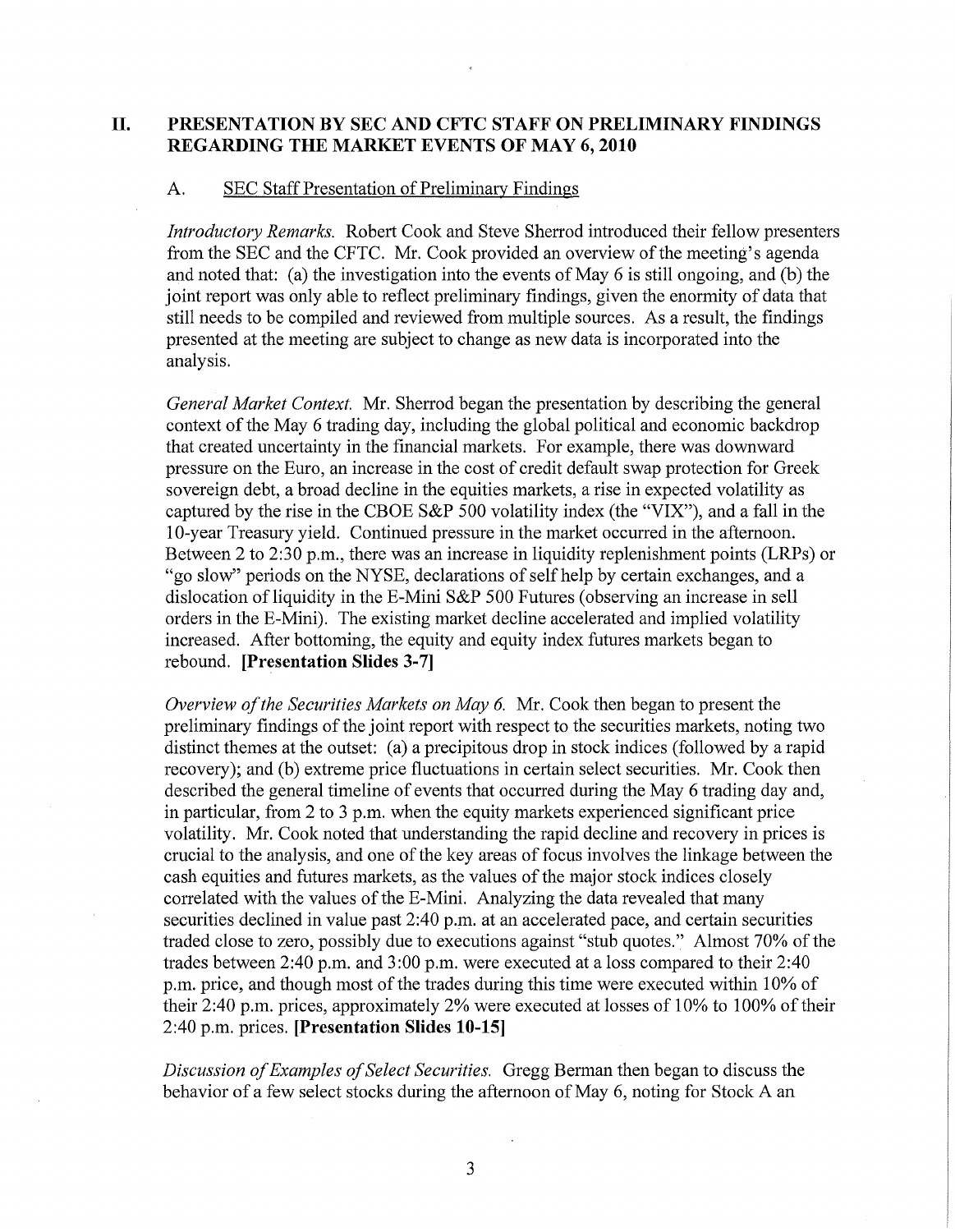observable "drying up" of liquidity, a collapse in bid prices, and occurrences of possible trade throughs (which require further investigation), and for Stock B, a more dramatic collapse in bid prices to close to zero in a 5-second period with trades executed at those prices. Mr. Berman noted that there clearly were counterparties, or at least systems, that were willing to buy and sell Stock B at a penny, and it appeared that the market stayed at the stub quote price for 10 seconds or more with trades executed at various levels, including near zero. **In** both cases, the recovery in the bids rose as fast as the decline. Mr. Cook emphasized that these are just two examples of experiences of two particular stocks; there are many different stories that evidence similar or different behaviors with respect to different stocks. **[Presentation Slides 16-17]** 

*Broken Trades.* Mr. Cook then began to discuss the broken stock trades that resulted from the exchanges cancelling certain trades pursuant to their "clearly erroneous execution" rules. The broken trades on May 6 were determined by the exchanges to be those trades that were executed at prices either 60% higher or 60% lower than their 2:40 p.m. prices. Most broken trades occurred between 2:45 and 2:55 p.m., and a significant percentage of the broken trades occurred as a result of stub quote executions (i.e., trades at prices in the penny range on the low side, or in the \$100,000 range on the high side). **In** addition, trades marked as short sales appeared to represent an important fraction of broken trades executed at stub-quote prices. Mr. Cook noted that the data received by the staff regarding short sales has not been verified and that these trades will be more closely studied. Mr. Cook also noted that almost 70% of securities with broken trades were ETFs, both large and small. **[Presentation Slides 19-22]** 

*Exchange-Traded Funds.* Jonathan Sokobin next discussed the timeline of events as they occurred with respect to ETFs. 25% of ETFs experienced a price decline of more than  $50\%$  from their 2 p.m. market price, and a significant percentage of ETFs experienced price declines after 2:40 p.m. of almost 100% as compared to their May 5 closing prices. **In** addition, there were approximately 227 broken trades in ETFs. Although there was no distinguishable pattern with respect to the various ETFs based on asset class, there appears to be some weighting toward ETFs that invest in large cap stocks. Mr. Sokobin stated that this was subject to further investigation. Mr. Sokobin concluded his presentation by describing the timeline of trading for a sample ETF designed to track the total stock market and comparing specific spikes in the ETF spreads, bids, and prices with the timeline of the underlying stock market. Mr. Cook added that this sample was just one example of an ETF and that other ETFs exhibited different patterns of behavior during this trading day. **[Presentation Slides 24-26]** 

*Liquidity Issues.* At this point, David Shillman began his presentation on liquidity issues that arose during the market events of May 6. Mr. Shillman first stated that the joint report looks into whether certain practices that have developed in the national market system contributed to or exacerbated the market events of May 6 and generally described two aspects of the U.S. equity markets for purposes of this analysis: (a) liquidity replenishment points or LRPs imposed by NYSE to moderate price volatility on NYSE when prices begin to trade materially away from the last sale (generally between 1-3%); and (b) the self-help remedy under Regulation NMS pursuant to which a market can

4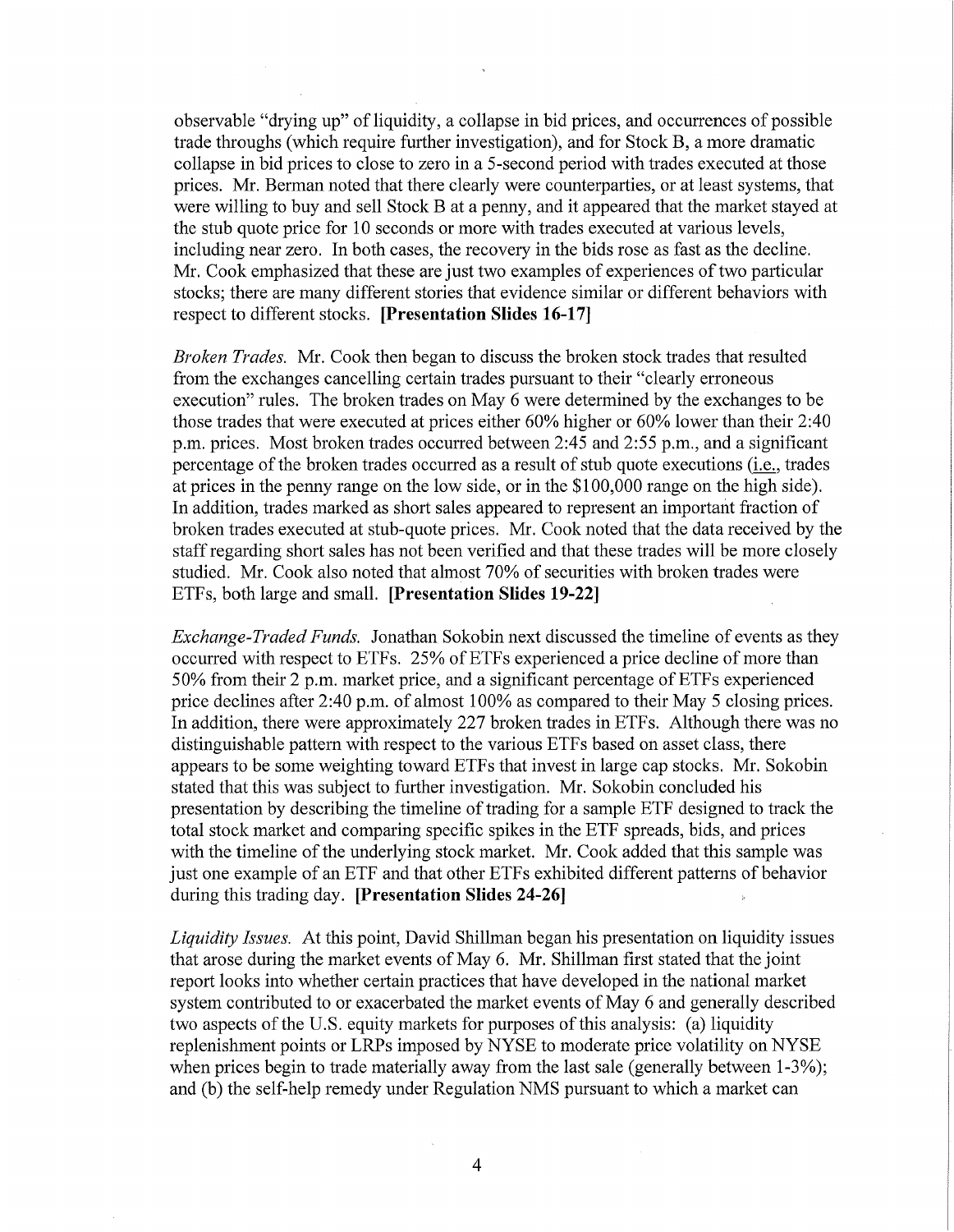declare self help and trade through another market when such market experiences a trading disruption. Mr. Shillman noted that the SEC is looking into whether the unavailability of any buy orders on NYSE as a result of an LRP exacerbated the overall decline and volatility in market prices. In addition, Mr. Shillman noted that the SEC is looking into whether the self-help declarations and the resultant inaccessibility of the liquidity on NYSE Arca may have exacerbated the price declines that afternoon. Mr. Cook added that there seem to be conflicting reports of self-help claims in the options markets, and the SEC will be looking at this. **[Presentation Slides 28-29]** 

*Trading Volume and Liquidity Providers.* Mr. Cook also added that May 6 represented the second highest daily volume of trading for NYSE-listed stocks and the highest daily volume of trading for NASDAQ-listed stocks across all trading venues. He noted that the enormous volume of trades adds to the complexity of piecing together what happened. Mr. Sokobin next discussed whether electronic liquidity providers (such as high frequency traders), which have become a dominant type of liquidity provider in the equities markets, pulled back during the relevant timeframe. The data received indicates that some of these liquidity providers pulled back, provided roughly the same percentage of liquidity even when trading volume spiked, or ceased providing liquidity altogether. Mr. Cook noted that the data must be very carefully interpreted and SEC staff intends to investigate this phenomenon further. **[Presentation Slides 30-31]** 

# B. CFTC Staff Presentation of Preliminary Findings

Mr. Sherrod commenced his discussion of the CFTC's preliminary analysis and findings with respect to the futures markets on May 6, first noting that the CFTC did not find any evidence of cyber attacks, significant system malfunctions, or "fat finger" trades. Rather, the preliminary findings suggest that a confluence of market factors and economic developments contributed and/or exacerbated the market events on that day.

*Analysis ofE-Mini S&P Futures Trading on May* 6. Mr. Sherrod stated that the E-Mini S&P Futures (June 2010 contracts), which experienced higher than normal trade volume and price volatility on May 6, represented 78.2% of total trading volume in the 12 most actively traded index futures on that day. The CFTC observed an imbalance of orders on the sell side that resulted in a decline in prices. In addition, the depth of the order book declined as prices fell, and the bottom of the price decline coincided with the CME Globex Stop Logic event, which instituted a temporary reserve state in orders that held execution of transactions for five seconds. Mr. Sherrod stated that the hold allowed orders to flow into the market and, upon exiting the stop logic reserve state, the E-Mini began to recover. Mr. Sherrod stated that, consistent with the broad market trends on May 6, trading volume in the E-Mini was about 2.6 times greater than the average daily trading volume over the prior month (the fifth highest daily volume over the past five years). The E-Mini experienced significantly higher trading volume during certain periods of the day. **[Presentation Slides 33-36]** 

*Role ofLiquidity.* Mr. Sherrod continued his discussion by explaining that the data suggests that liquidity may have "dropped off." While market liquidity cannot be directly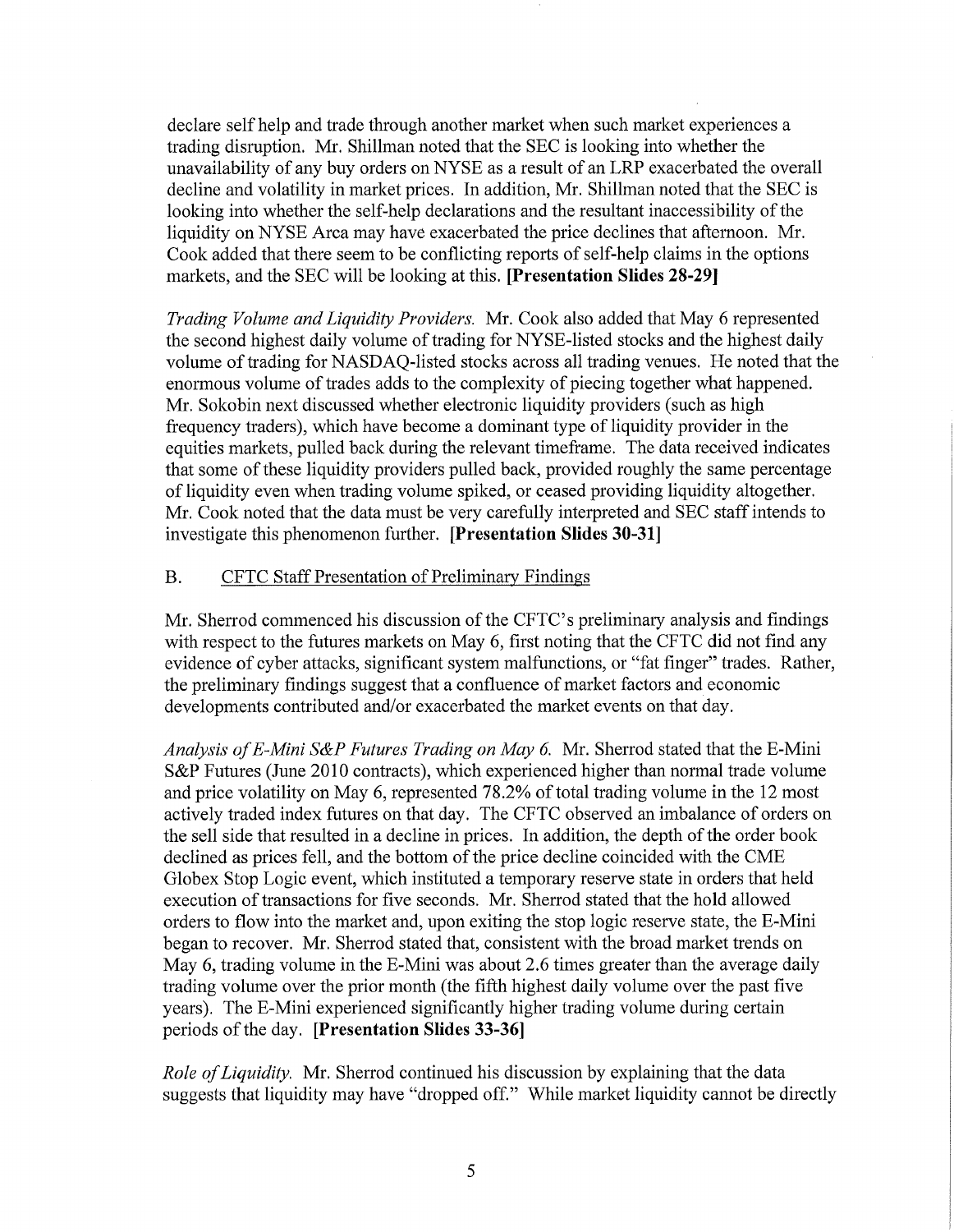observed, CFTC staff reviewed multiple indicators of liquidity, including: (a) trade volume; (b) bid/offer spreads; and (c) depth of the order book. In the case of the E-Mini, these contracts experienced high and erratic trade volume (with simultaneous declines in prices), a widening of the bid/offer spreads, and an imbalance and decrease in market depth during the relevant time period, all of which collectively suggesting a dislocation of liquidity in the trading of such futures. **[Presentation Slides 37-41]** 

*CME Globex Stop Logic Functionality.* Mr. Sherrod next discussed the CME Globex Stop Logic Functionality that is designed to stop a cascade of stop loss orders. The functionality imposed market pauses to prevent a cascade of greater than 6 points (the "no bust" range). In the case of the E-Mini, the reserve state paused executions for five seconds, during which time orders were permitted to continue to flow into the exchange. The reserve state is released if an execution occurs within 6 points (otherwise, the reserve state is held for another 5 seconds). Trading in the E-Mini resumed trading after a single reserve state pause of 5 seconds. **[Presentation Slide 42]** 

*Large Trader Analysis.* Andrei Kirilenko then discussed the CFTC's preliminary analysis into the account-by-account trading activity to identify particular liquidity patterns in the way accounts were traded. Specifically, the CFTC looked at the activity in the 10 largest accounts and found that the net sell activity far exceeded the net buy activity during the relevant time periods, both before and after the CME Globex Stop Logic Functionality was triggered. In addition, the largest net seller in the E-Mini only entered orders to sell, which represented 9% of overall trade volume. Mr. Kirilenko explained that, based on the CFTC's analysis of groups of liquidity providers and takers, data revealed a decline in the participation of liquidity providers. **[Presentation Slides 43-45]** 

*Summary of Findings.* Richard Shilts next discussed the CFTC's summary of preliminary findings. Economic events and market developments on May 6 showed a move by investors away from risky assets. This translated into a decline in prices that coincided with higher trading volume. Around 2:30 p.m., analysis shows that there may have been a liquidity dislocation in the E-Mini market, in which there resulted an imbalance of sell and buy orders and a reduction in depth of order book for these futures. Mr. Shilts then reiterated that the triggering of the CME Globex Stop Logic Functionality caused a reserve state pause in executions which ultimately caused a return to a balanced order book and tighter bid/offer spread. **[Presentation Slide 46]** 

# C. Advisory Committee Q&A

Chairman Schapiro then opened the meeting for questions from the Advisory Committee members.

1. Richard Ketchum:

(a) Mr. Ketchum stated that it would be interesting to see across all stocks how many trades were outside the bid/ask spread, particularly for those for which self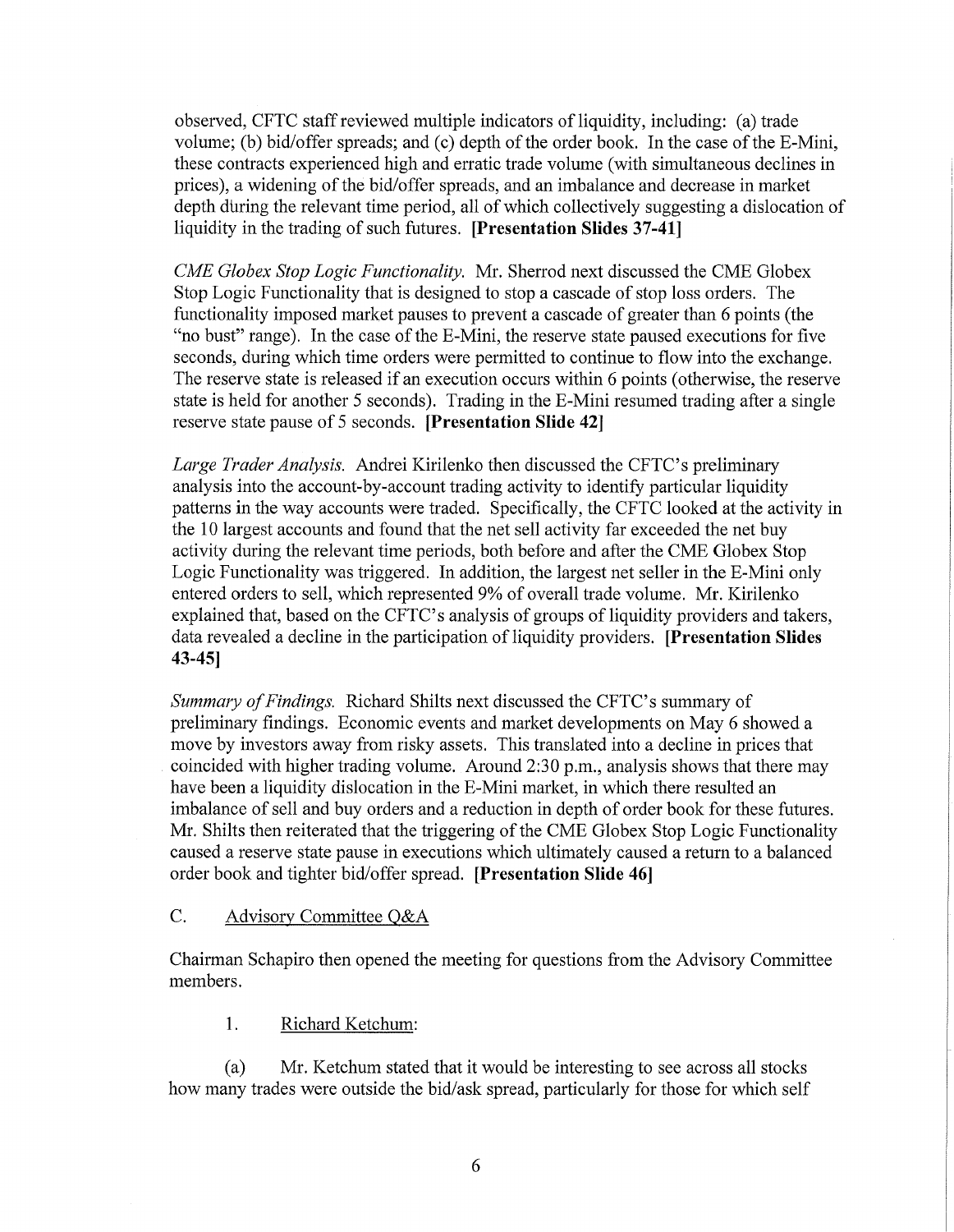help was exercised, to determine if the declaration of self help rendered the NYSE Arca book inaccessible. He stated that if the declaration of self help rendered the NYSE Arca book inaccessible, one would expect to see trade-throughs.

(b) Mr. Ketchum suggested looking at a few stocks that had high volatility and to see which of those were traded through as a result of the LRPs. He also suggested looking at the breadth and dimension of the trades that occurred outside of the NYSE price indications during the LRPs.

(c) Mr. Ketchum suggested looking not only at how much liquidity was provided, but also at how much liquidity was provided within a certain percentage (perhaps  $20\%$ ) of the price at which the stock was trading previously, to help determine the degree to which certain market makers were providing market continuity during that time.

(c) Mr. Ketchum suggested that it might be helpful to look, on a stock-bystock basis and for the E-Mini, at the precise moments when a stock or the E-Mini was declining and when a stock or the E-Mini was rebounding to see whether the liquidity providers/takers were providing/taking during those periods.

2. Jack Brennan:

(a) Mr. Brennan asked whether staff had identified any statistical or anecdotal evidence that market participants were unable or unwilling to participate in creations or redemptions of ETFs when the bid side of the market collapsed.

Mr. Sokobin responded by stating that there were no particular issues with end-of-day pricing and, based on a preliminary and limited analysis, no differences in the way creations/redemptions performed on May 6 as compared to any other trading day. Mr. Sokobin also stated, in response to a follow-up question by Mr. Gensler, that creations/redemptions are only done at the end of the trading day.

(b) Mr. Brennan asked how important the futures and hedging are to the creation of ETFs.

Mr. Cook stated that the SEC needs to look more closely at the linkages between the trading in the underlying stocks and the trading of the ETF, particularly in light of ETF market makers or other investors hedging their portfolios by entering into transactions in underlying stocks. A difficulty in this ability to hedge might be a factor in the breakdown in the prices of the ETFs.

(c) Mr. Brennan asked staff to explain the trade throughs and how prices were affected by LRPs and self-help declarations.

Mr. Shillman described the NYSE LRP pause process and how other exchanges could continue to trade a stock during this LRP. Mr. Shillman also explained that there is no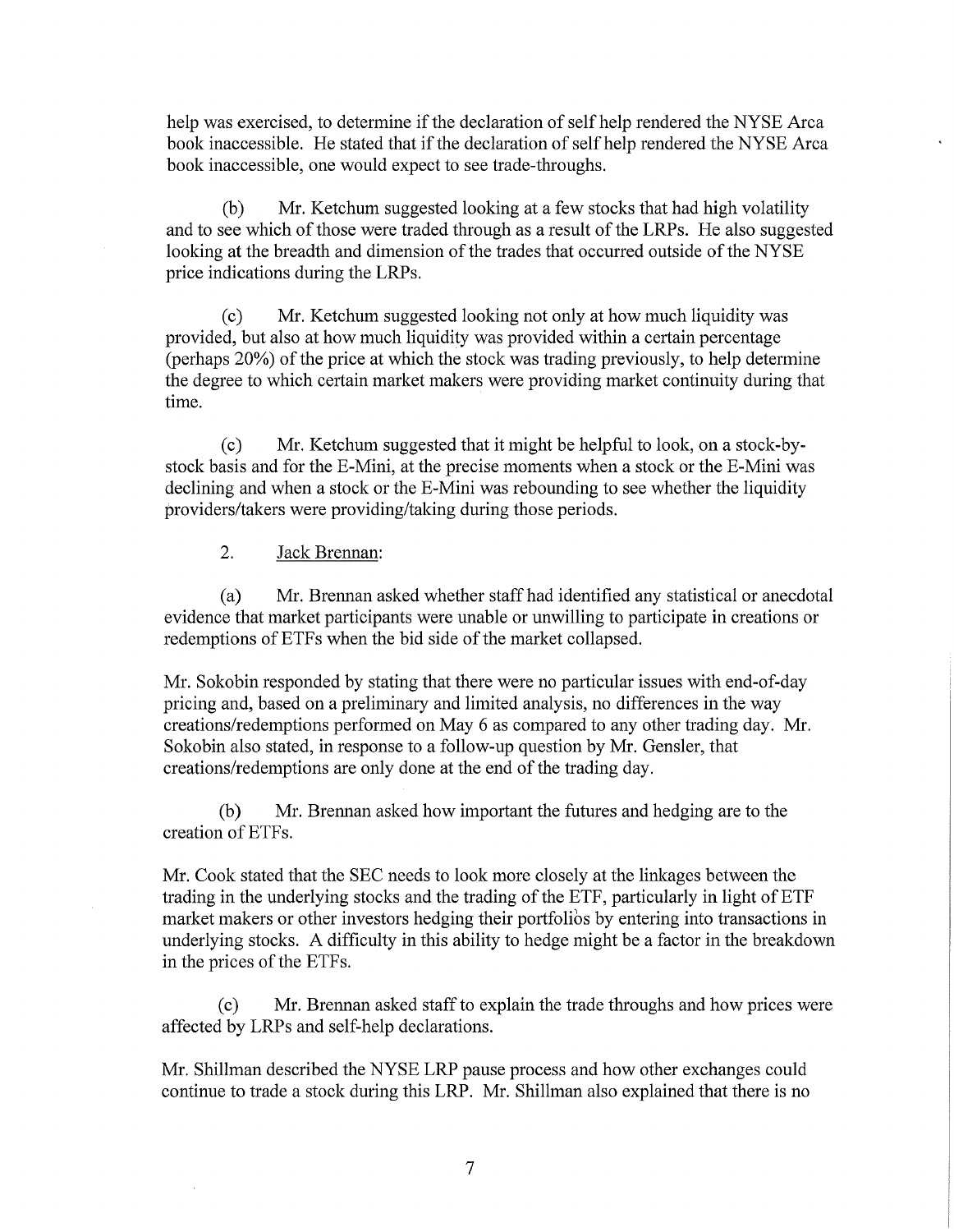opportunity to arbitrage any price differences in a stock trading on NYSE and another venue because NYSE would temporarily turn off trading in the stock for a brief period. Mr. Cook added that a question to ask is to what extent did the LRP correlate to price declines or broken trades in a particular security that day. Mr. Cook and Mr. Shillman also stated that, in response to a follow-up question from Chairman Gensler on self help, it would be useful to know how much liquidity was trapped at NYSE Arca when selfhelp was declared by other exchanges and how many market participants did not have access to NYSE Arca's book as a result of the self-help declaration.

3. Susan Phillips:

(a) Dr. Phillips inquired about the theory behind stub quotes.

Mr. Cook responded by stating that stub quotes are a vestige of a market in which market makers had a more formal role in providing liquidity. Chairman Schapiro added that stub quotes arose from a market maker's obligation to continually make a two-sided market and that such stub quotes (place holders) are practically meaningless because they are designed to never be executed.

(b) Dr. Phillips asked if trading would have stopped if stub quotes did not exist.

Mr. Cook answered that if quotes had not existed he believed trading would not have occurred.

 $(c)$  Dr. Phillips asked if there were intraday and/or end-of-day margin calls, if the money moved as it was supposed to, and if trades settled correctly.

Mr. Sherrod first responded by stating that there were no difficulties in the clearing and end-of-day payment obligations in the futures markets that day. Mr. Cook answered that, with respect to securities, according to the preliminary analysis, there were no significant issues at the clearing agencies, except for possible case-by-case retail investor/customer margin call issues.

 $(d)$  Dr. Phillips asked if any of the firms experienced any capital issues, given the sizeable prices, trade volume, and amount of money that moved on May 6.

Mr. Cook stated that the SEC focused on the largest firms and so far did not identify any firms having problems, but the SEC will be looking at the smaller firms as well.

Dr. Phillips asked how the indexes were affected if there was a slowdown in trading in stocks. Dr. Phillips also asked if a slowdown caused problems throughout other markets.

Mr. Cook stated that trading in the stocks did not halt, but continued to occur, and each index would have its own set of rules on calculating values.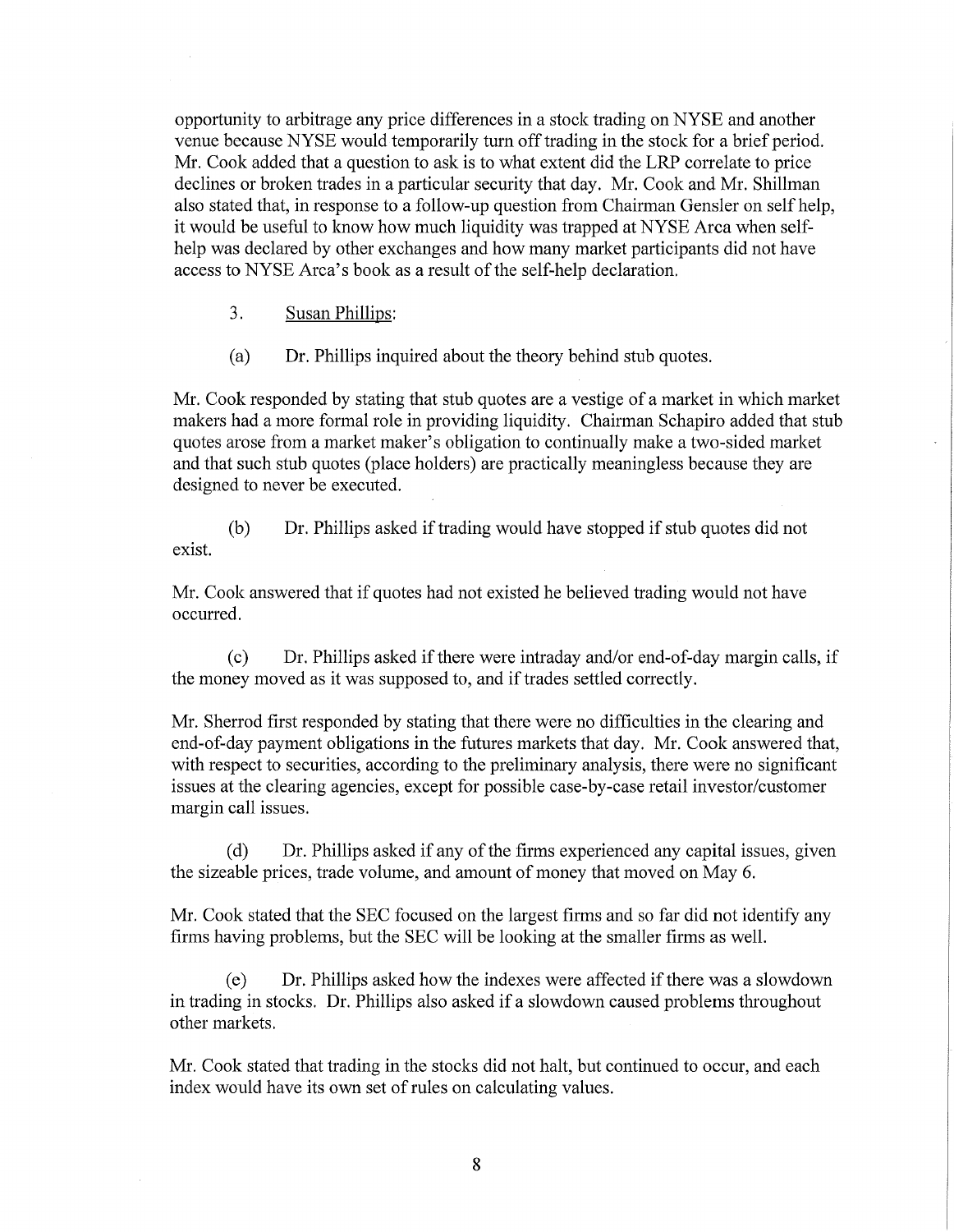(f) Dr. Phillips asked if both agencies were satisfied that the markets were fully integrated across both the derivatives and the underlying securities markets during the relevant time period on May 6.

Mr. Sherrod responded by saying that this is an area that the CFTC wants to carefully review with the SEC. At this point, the agencies have not completed this side-by-side analysis. Mr. Cook then referred to the chart that indicated that the movements in prices of the S&P 500 stocks and the E-Mini declined and rose in tandem, suggesting that there was a correlation between the cash and related derivatives markets, reinforcing the idea that such markets are interrelated and linked, and highlighting the possible systemic concerns as a result of this integration. Because these markets work closely together, Mr. Cook acknowledged that the agencies need to think about an integrated and coordinated regulatory approach to minimize systemic risk.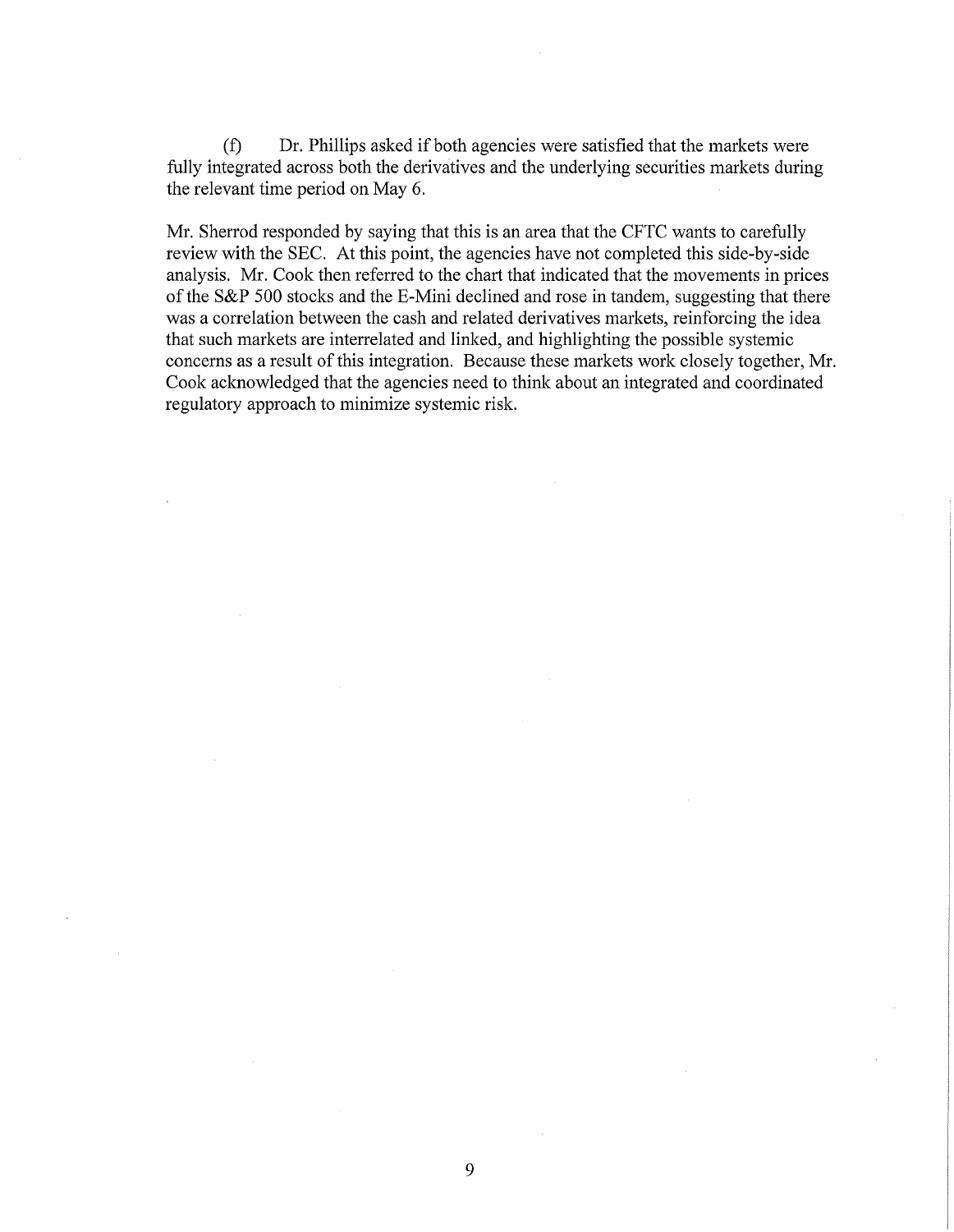### 4. Brooksley Born:

(a) Ms. Born asked staff to discuss the broken trades, noting that there were many broken trades. Ms. Born asked if the broken trades were mostly executed against stub quotes. She also asked if there have been complaints about the cancellation of these trades.

Mr. Cook stated that many of the broken trades were indeed executed against stub quotes. He also stated that broken trades are not uncommon because markets do experience pricing irregularities from time to time. The process is designed to protect parties from a situation in which a trade occurs at a price at which no one would have reasonably expected to trade. For the May 6 events, the exchanges convened a conference call to discuss the threshold price for breaking trades. The process of breaking trades has "worked" before May 6 because the process is designed to focus on trades on a stock-bystock basis and to address only those that were peculiar or aberrant. Mr. Shillman added that the stock-by-stock circuit breaker proposals, once they are implemented, should reduce the number of broken trades in the future.

(b) Ms. Born asked how long NASDAQ's self-help declaration lasted and about the mechanism for revoking the declaration.

Mr. Shillman explained that when one market detects that another market is not responding, the detecting market must give notice to the other market that it will declare self help to allow it to route away from the umesponsive market. Once this market no longer experiences any problems, routing to this market is supposed to resume. When asked about what happened on May 6, Mr. Shillman stated that four markets declared self help against NYSE Arca (although there is some disagreement about the legitimacy of these declarations) during the relevant time period, but around 3:00 p.m., these exchanges resumed routing to NYSE Arca. Mr. Cook added that self help is not uncommon, and Mr. Shillman confirmed that selfhelp occurs about once a week on average.

(c) Ms. Born then asked whether staff is looking at whether the use of market quotes, stop loss quotes, and stub quotes are causative factors. She stated that limit orders presumably would not have caused the drop in prices and asked if staff is considering requiring orders to be limit orders.

Mr. Cook stated that the SEC is looking into this, although preliminarily the SEC is viewing these types of orders not as causative, but as factors that exacerbated the steep decline in prices. There are several competing regulatory issues to address; for example, market orders are widely used as they give investors some degree of certainty of executions. There are a wide variety of approaches on what the SEC can do; for . example, the SEC is looking at investor education and considering filters that could collar certain orders at or around a certain price.

Chairman Schapiro asked whether eliminating stub quotes altogether could change how the SEC thinks about the use of stop loss orders.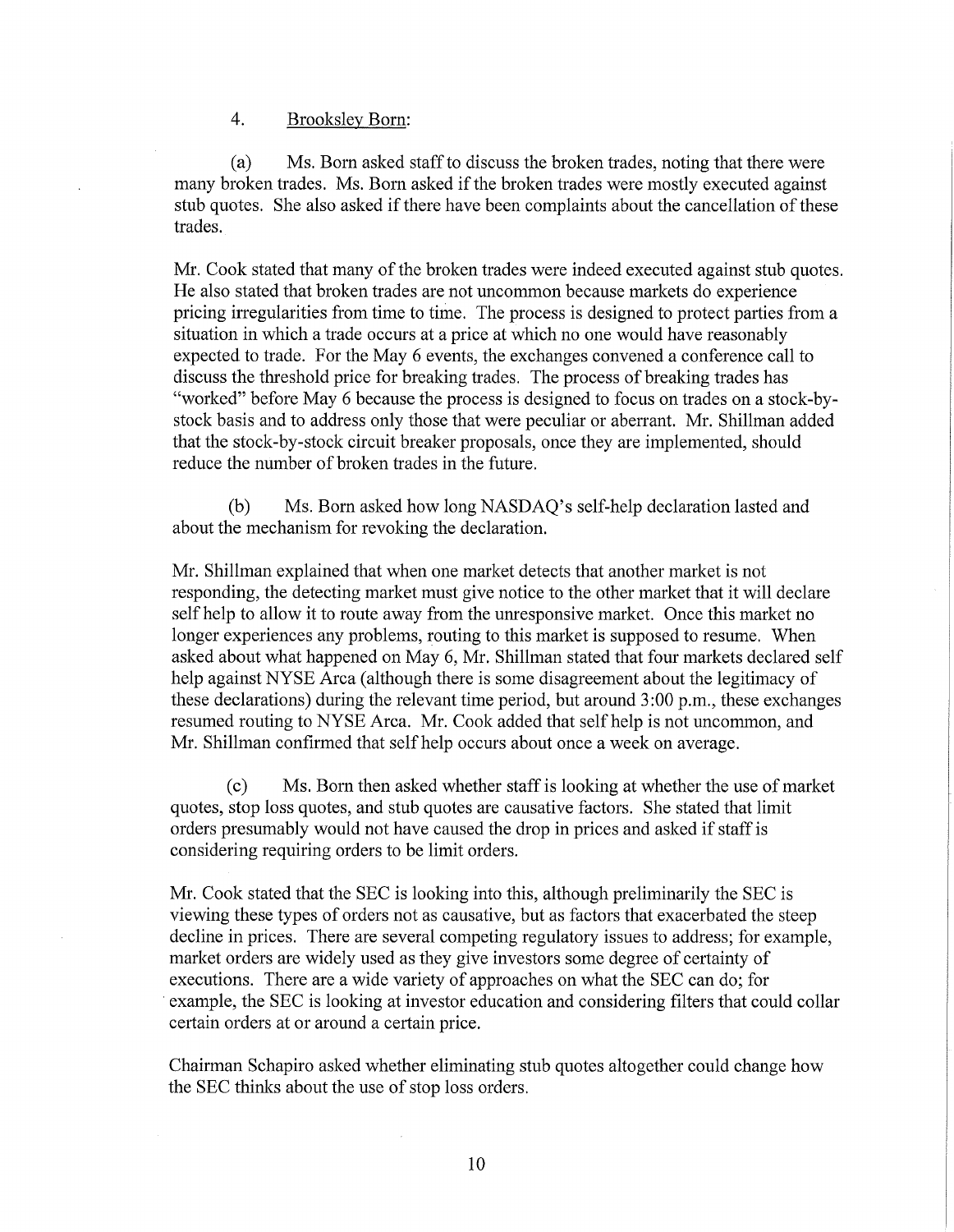Mr. Cook said that eliminating stub quotes altogether might change SEC staff views on the use of stop loss orders, noting that all approaches present interrelated issues. The goal is to not cause excessive disruption in the markets, while at the same time to effect some change to address problems such as those that arose on May 6. Mr. Cook stated that a definitive action plan is still being discussed as the staff findings are only very preliminary. Mr. Cook stated that the elimination of stub quotes could reduce the need to eliminate market orders. Mr. Shillman added that the SEC did not encounter any defenders of stub quoting and that eliminating stub quotes could eliminate those market orders that execute at outrageous prices. Investors should still be aware that they may still get a bad price, even though the bad price is not the result of a stub quote.

Mr. Sherrod discussed the pre-trade automated safety features that exist on ICE and CME. These features are designed to restrict both volume (*i.e.*, to avoid a "fat finger" error) and price (i.e., to prevent price spikes). Mr. Cook added that certain securities markets also have similar mechanisms, but it is not uniform across all markets.

(d) Ms. Born asked if there was an investigation in the other futures contracts based on other broad-based equity indices (other than the E-Mini contracts). She asked if there has been an analysis of individual stock futures and how their behavior compared to the index futures markets.

Mr. Sherrod stated that the CFTC has begun an analysis in futures on the Russell 2000, and this inquiry is ongoing. The CFTC focused on the E-Mini because it represented about 78% of trade volume on May 6. Also, Mr. Sherrod recalled that the total number of contracts in single stock futures was about 12,000 contracts, so they weren't terribly significant, and such contracts are therefore lower in the CFTC's priority.

# 5. Robert Engle:

(a) Dr. Engle noted that, Presentation Slide 45 seemed to indicate a marked reduction in liquidity supply. He asked if that reduction is extraordinary or if it is typical in times of higher volatility. He noted that one would anticipate a reduction in liquidity supply when volatility increases.

Mr. Kirilenko stated that the CFTC is currently looking into this question to examine and compare those instances at various time points and volatility levels. In addition, the CFTC would like to know who of the providers stepped in and were quoting and who were not.

(b) Dr. Engle then asked if the SEC had a similar analysis for equities.

Mr. Sokobin responded by saying that the SEC is also looking into this to see where liquidity was provided and taken. Mr. Sokobin added that Presentation Slide 31 was a starting point for analyzing liquidity in the equity markets during the relevant time period of May 6.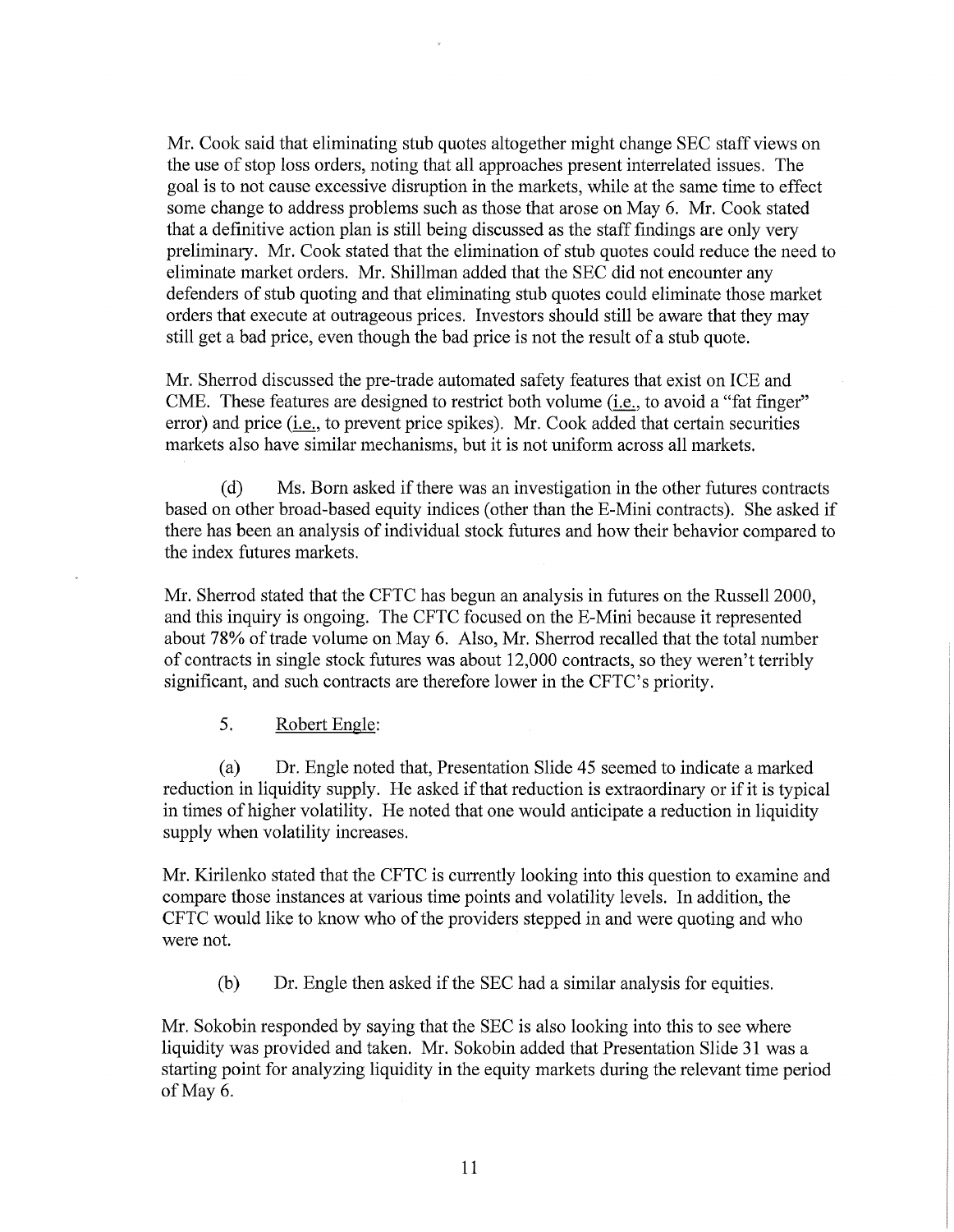# 6. Maureen O'Hara:

(a) Dr. O'Hara asked if anyone has looked at order cancellations and how those contributed to the hollowing-out of the order book.

(b) She also asked to what extent the proprietary data feeds of the exchanges were synchronized with the consolidated data feeds.

Mr. Berman stated that all of the data that the SEC has received relates to the top of the order book for each of the exchanges. The cancellation data that the SEC has received relates only to the broken trades. The SEC still has not analyzed the depth of the order book and orders that were initially placed and later withdrawn. Also, Mr. Berman stated that though the feed data themselves are seemingly quite precise, in reality timing latencies may exist among the different feeds. The SEC needs to investigate how to best reconcile the different feeds to create a single order book for a given security.

Mr. Kirilenko added that, with respect to the E-Mini, the contracts are traded on one trading venue, so the CFTC is able to reconstruct the limit order book and is keenly looking into cancellations.

# **III. NEXT STEPS AND ANALYSIS**

# A. SEC Staff Presentation

*Framework for Next Steps and Analyses.* Mr. Berman described the framework that may illuminate possible directions and approaches for further inquiry, identifying the shocks/signals, market participants (*i.e.*, market makers, retail investors, institutional investors algorithmic traders, each with their own time horizons for decision making), markets and cross-market linkages (impact of self help and LRPs), inter-market feedback (between the cash and derivative markets, for example) that could exacerbate the situation, and additional resultant signals. In addition, Mr. Berman noted that within the time scales involved, it is less likely that the events of May 6 were a result of real-time human judgment or action/inaction. It is more likely that the events were a result of preprogrammed automated trading and/or algorithmic trading. **[Presentation Slide 48]** 

*Topics ofFurther Research.* Mr. Cook discussed high-level areas for further research, including the sources of downward price pressure (e.g., inter-market linkages, short sales, algorithms, hedging activities, and liquidating positions) and liquidity (withdrawal of market makers, internalizers, high frequency traders, and trapped liquidity as a result of self help and LRPs). In addition, Mr. Cook stated that it would be important to understand the role of order types (market orders, stop loss orders, inter-market sweep orders, and stub quotes), the experience of the ETFs, and whether there are other contributing factors (how systems work together and latencies of message traffic) to the market events of May 6. **[Presentation Slides 49-50]**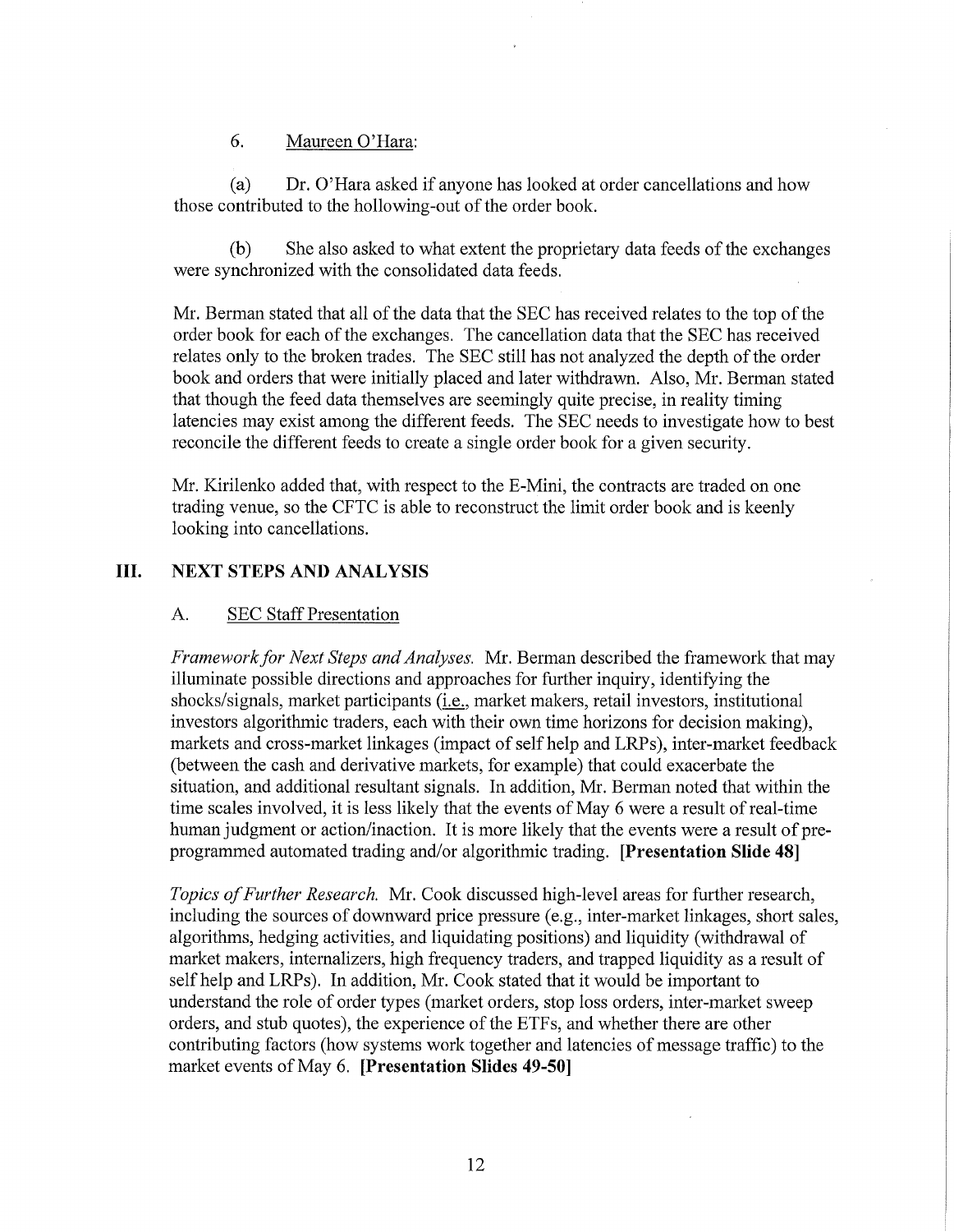*Data Context.* Mr. Berman then discussed the importance and inherent complexity of tracing a particular trade through the order book to the ultimate beneficiary at the millisecond level given the numerous and varied sources of data that each provide a particular aspect of order flow. The SEC still needs to analyze the order book for each exchange to reconstruct the orders on the exchanges, although the SEC would not have access to the books of internalizers. The SEC would also look at the orders themselves (limit orders, market orders) from the audit trail to understand where the trade originated. For example, the SEC would need to go to each broker/dealer and request "blue sheets" to fully piece together the data. Mr. Cook added that the analysis would involve pulling in data from a wide variety of sources, which may take some time. Mr. Cook also stated that there will be an SEC open meeting soon on a proposal to establish a consolidated audit trail to provide information on orders from origination to execution in a uniform manner for all markets executing orders. **[Presentation Slide 51]** 

# B. CFTC Staff Presentation

Mr. Sherrod expressed similar problems that the SEC faces, although the CFTC faces fewer data challenges in that the E-Mini trading is confined to a single exchange. In addition, the CFTC has access to large trader reporting data, but staff must still undergo reverse inquiries on intra-day trades.

*Further Analysis.* Mr. Shilts summarized the CFTC's next steps, including reviewing information from large traders and OTC swap dealers, review of trade-register data, and review of electronic trading. In addition, the CFTC and SEC staff plans to study together the linkages between correlated assets in equities (single stocks, mutual funds, and ETFs), options, and futures markets and focus on cross-market linkages in stock index products. **[Presentation Slides 53-54]** 

#### C. Advisory Committee Q&A

1. Richard Ketchum:

(a) Mr. Ketchum recommended focusing on "flex" moments when reviewing the "blue sheet" and audit trail data, rather than trying to recreate the whole period, at least as a first step. Mr. Ketchum stated that conducting the review in stages could accelerate the timeliness analyzing the data.

(b) Mr. Ketchum also suggested that the SEC look at whether timing latencies in communication lines may be the underlying cause of self-help declarations, as opposed to latencies at NYSE Arca.

(c) Mr. Ketchum stated that another useful approach could be to compare the events of May 6 with the market events of fall 2008.

(d) Mr. Ketchum stated that the SEC might want to consider pulling together previous circuit breaker studies and reports.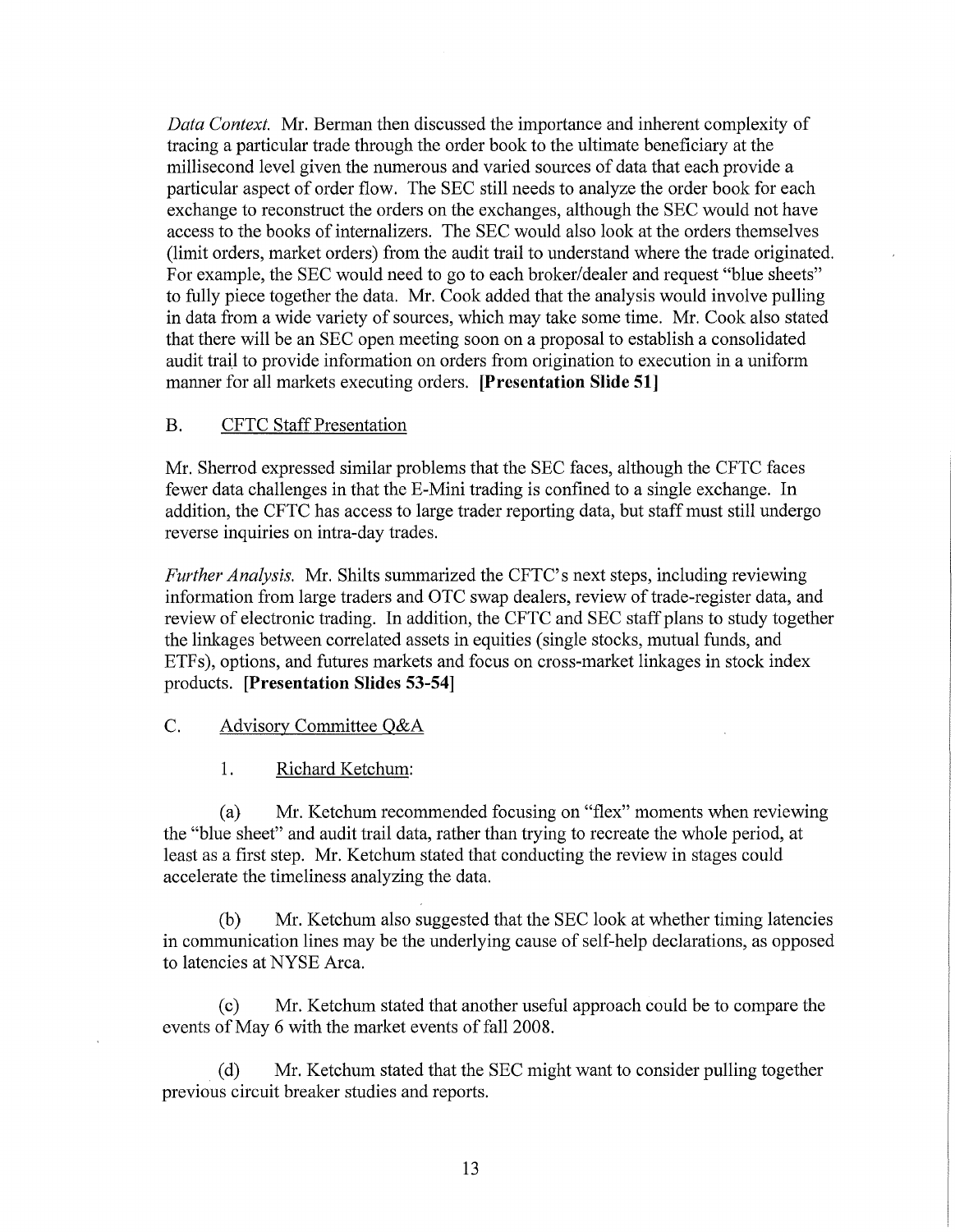2. Robert Engle:

(a) Dr. Engle stated that he would be interested in knowing whether and to what extent the events of May 6 spilled into the options markets.

Mr. Cook stated that the agencies plan to look at derivatives in addition to futures.

Chairman Gensler asked whether Professor Engle's question about looking at liquidity during periods of high volatility suggests that staffs should look at other periods of crisis, including the fall 2008 market events. Professor Engle stated that not only would the distinct periods of crisis by helpful, but there are also smaller periods of relatively high volatility that one could look into, similar to the levels experienced on May 6, with respect to a collapse in liquidity.

# **IV. COMMISSIONER DISCUSSION AND APPROVAL OF BYLAWS**

Each of the Commissioners from the SEC and CFTC next provided closing comments, expressing support for the harmonization efforts between the two agencies and gratitude to the Advisory Committee members. Some of the Commissioners also stated that many questions surrounding the market events that occurred on May 6 still remain unanswered and that they look forward to further analysis. In particular, Commissioner Aguilar highlighted the importance of forming policies that protect the public interest, and Commissioner Chilton expressed the need to pass financial regulatory reform. Commissioner 0'Malia also added his remarks by encouraging additional analysis in data processing with respect to the clearing and settling of futures contracts, confirmation of trades in the futures markets, and a possible crisis strategy for future market events.

Chairman Schapiro next turned to the last item of the meeting's agenda, which was to discuss and approve the Bylaws of the Advisory Committee. After sharing the general provisions of the proposed Bylaws, Chairman Schapiro opened the floor to the Advisory Committee members for comments and further discussion. When called to vote, all members voted in favor of and approved the Bylaws.

# **V. CONCLUSION**

Chairman Schapiro and Chairman Gensler concluded the meeting by expressing their thanks to the Commissioners of both agencies, the staff of the SEC and CFTC for their respective presentations and analyses, and the Advisory Committee members for reviewing and digesting the Joint Report in such a short period of time and offering their insightful views and comments.

The meeting recessed at approximately noon for a working lunch to discuss administrative matters.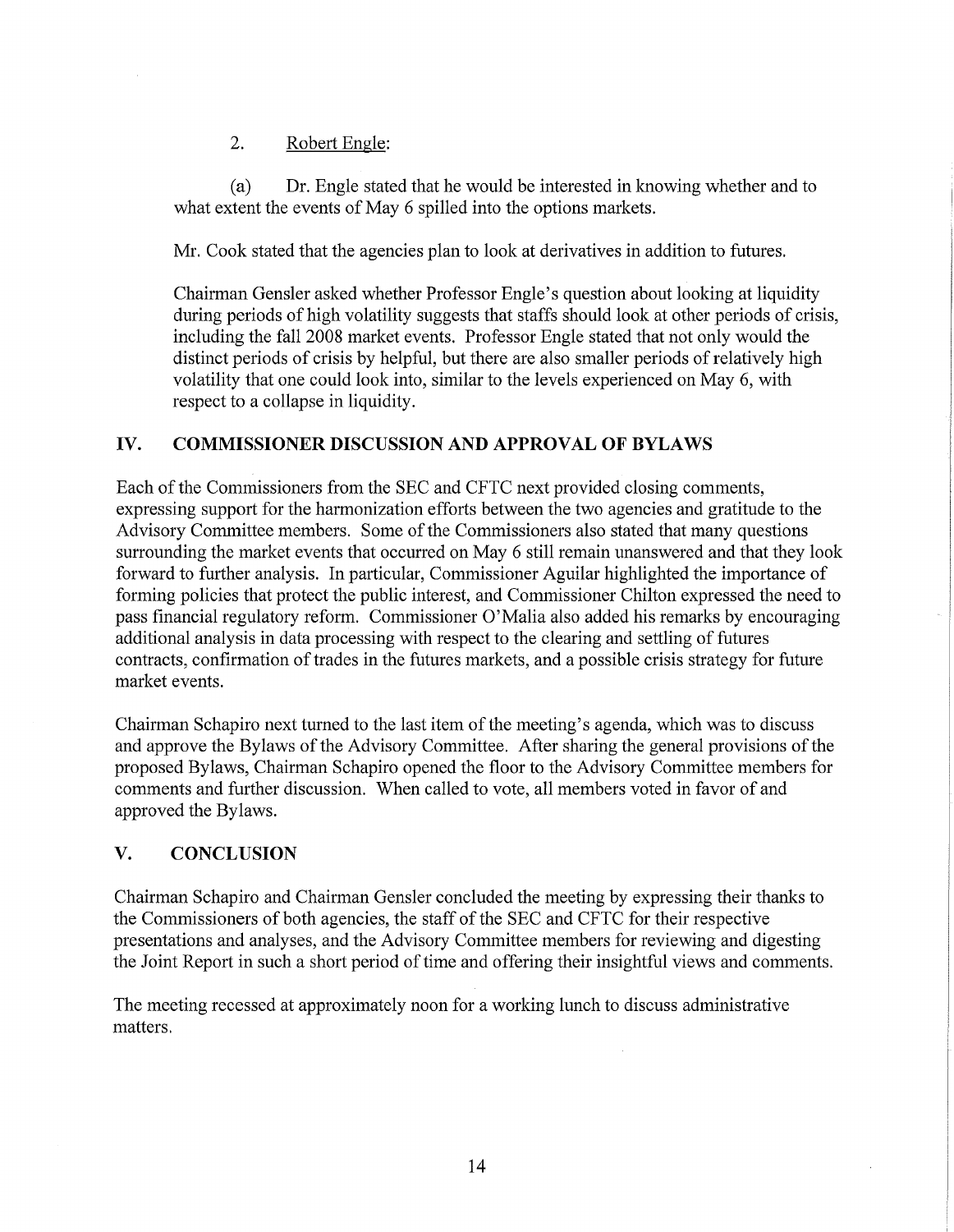# **EXHIBITS**

 $\mathcal{L}_{\mathcal{A}}$ 

Exhibit A Presentation Slides

 $\bar{u}$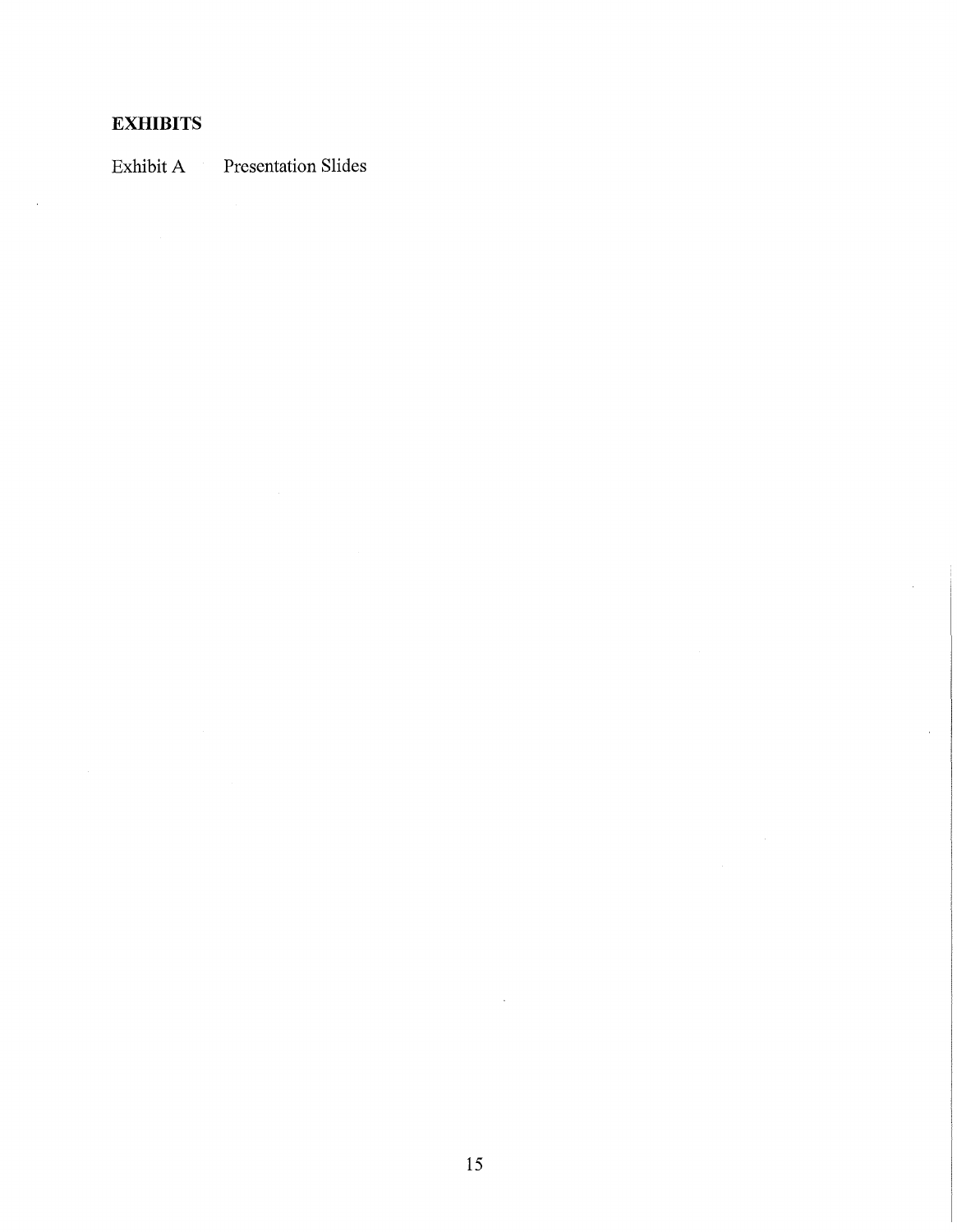I hereby certify the accuracy of this record of the proceedings of the Joint CFTC-SEC Advisory Committee on Emerging Regulatory Issues. .

Mary L. Schapiro, SEC Chairman

Advisory Committee Co-Chair

 $6.30.10$ Date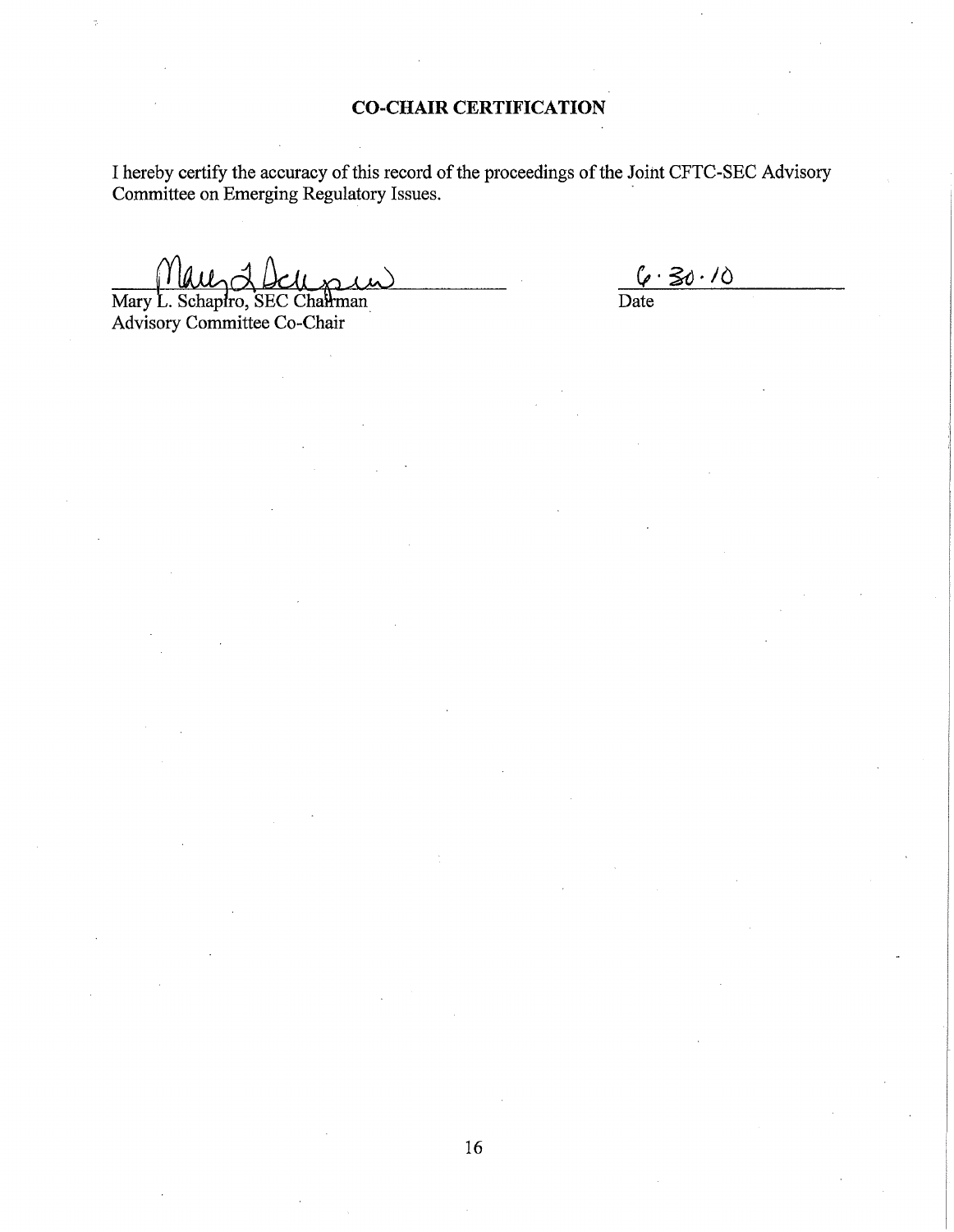# **CO-CHAIR CERTIFICATION**

I hereby certify the accuracy of this record of the proceedings of the Joint CFTC-SEC Advisory Committee on Emerging Regulatory Issues.

Gary Gensler, CFTC Chairman Date Advisory Committee Co-Chair I